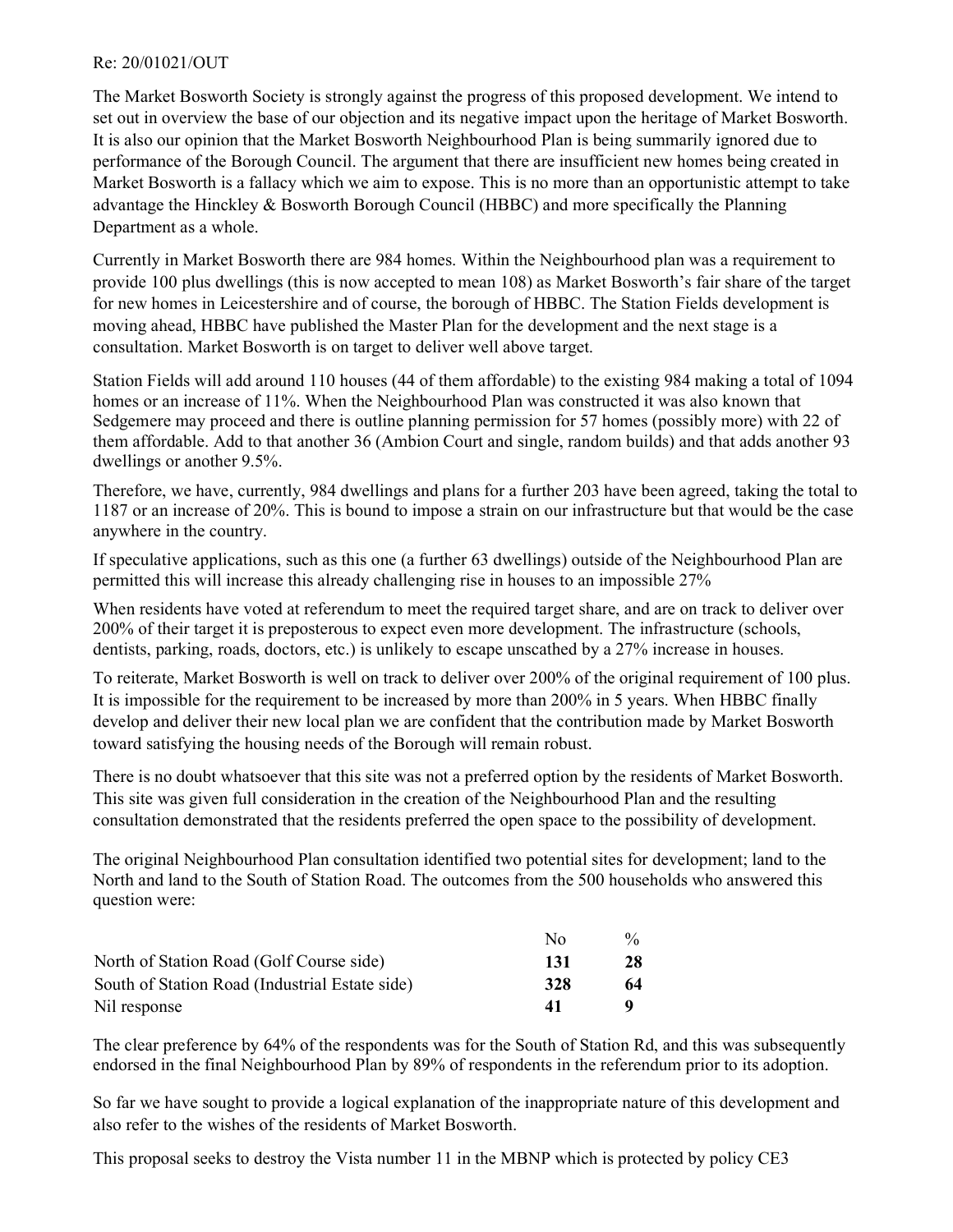Development that harms important views into or vistas out of Market Bosworth will be resisted. The location and direction of these views and vistas are indicated on the Views and Vistas map and described in Section 6.1p

New development will not be supported if it has a significantly adverse impact on an important view or vista.

We note that document Illustrative Masterplan Dwg No. P20-1243-02B acknowledges Vista 11 and appears to attempt to suggest the vestige of the vista, which would remain, is adequate. This is quite offensive to the residents of Market Bosworth, almost laughable. So much for attention to the Heritage of Market Bosworth.

2.2 It is noted and accepted by the Council that the housing policies in the Local Plan are out of date. The planning officer's report for the nearby site at Sedgemere, Station Road, Market Bosworth set out that "housing policies in the development plan are considered to be out of date as they focus on delivery of a lower housing requirement than required by the up-to-date figure identified in the Governments Housing Delivery Test and the Council is unable to demonstrate a 5 year housing land supply". This is applicable to both Borough level documents and the MBNP, which is over five years old and thus no longer afforded the greater protection provided by paragraph 14 of the Framework.

Whilst it is indeed lamentable that not only has HBBC lost their five year land bank and also that they have failed to bring forward a new local plan there are protections to communities built into the legislation. The National Planning Policy Framework (NPPF) states to promote sustainable development in rural areas, housing should be located where it will enhance or maintain the vitality of rural communities. Planning policies should identify opportunities for villages to grow and thrive, especially where this will support local services. There is no evidence provided that this development will support local services in fact all of the evidence is to the contrary. It should also be remembered for the purpose of paragraph 14: a) up to and including 11 December 2018, paragraph 14a also includes neighbourhood plans that became part of the development plan more than two years before the date on which the decision is made; and b) from November 2018 to November 2019, housing delivery should be at least 25% of that required over the previous three years, as measured by the Housing Delivery Test. Further the legislation which this application relies, specifically NPPF Section 11 d also states d) where there are no relevant development plan policies, or the policies which are most important for determining the application are out-of-date, granting permission unless: i. the application of policies in this Framework that protect areas or assets of particular importance provides a clear reason for refusing the development proposed; or ii. any adverse impacts of doing so would significantly and demonstrably outweigh the benefits, when assessed against the policies in this Framework taken as a whole. We are confident that when added together the addition of these dwellings on top of those already sanctioned and in train satisfies this condition.

DM1 provides: Where there are no policies relevant to the application or relevant policies are out of date at the time of making the decision then the Borough Council will grant permission unless material considerations indicate otherwise, taking into account whether:

a) Any adverse impacts of granting permission would significantly and demonstrably outweigh the benefits, when assessed against the policies in the National Planning Policy Framework taken as a whole; or b) Specific policies in that Framework indicate that development should be restricted.

We believe that we have demonstrated beyond doubt that 63 additional dwellings to those already benefiting from grants of permission would significantly and demonstrably outweigh any benefits even if the local plan is out of date.

DM3 provides: Where development will create a need to provide additional or improved infrastructure, amenities or facilities, developers will be expected to make such provision directly or indirectly through the appropriate funding mechanism.

In order to secure and co-ordinate the timely delivery of infrastructure, the Borough Council will work in partnership with other local delivery bodies, local authorities, developers and service providers, throughout all stages of the development process to deliver the infrastructure required to support the policies in the Local Plan and, but not limited to, the prevailing Infrastructure Delivery Schedule.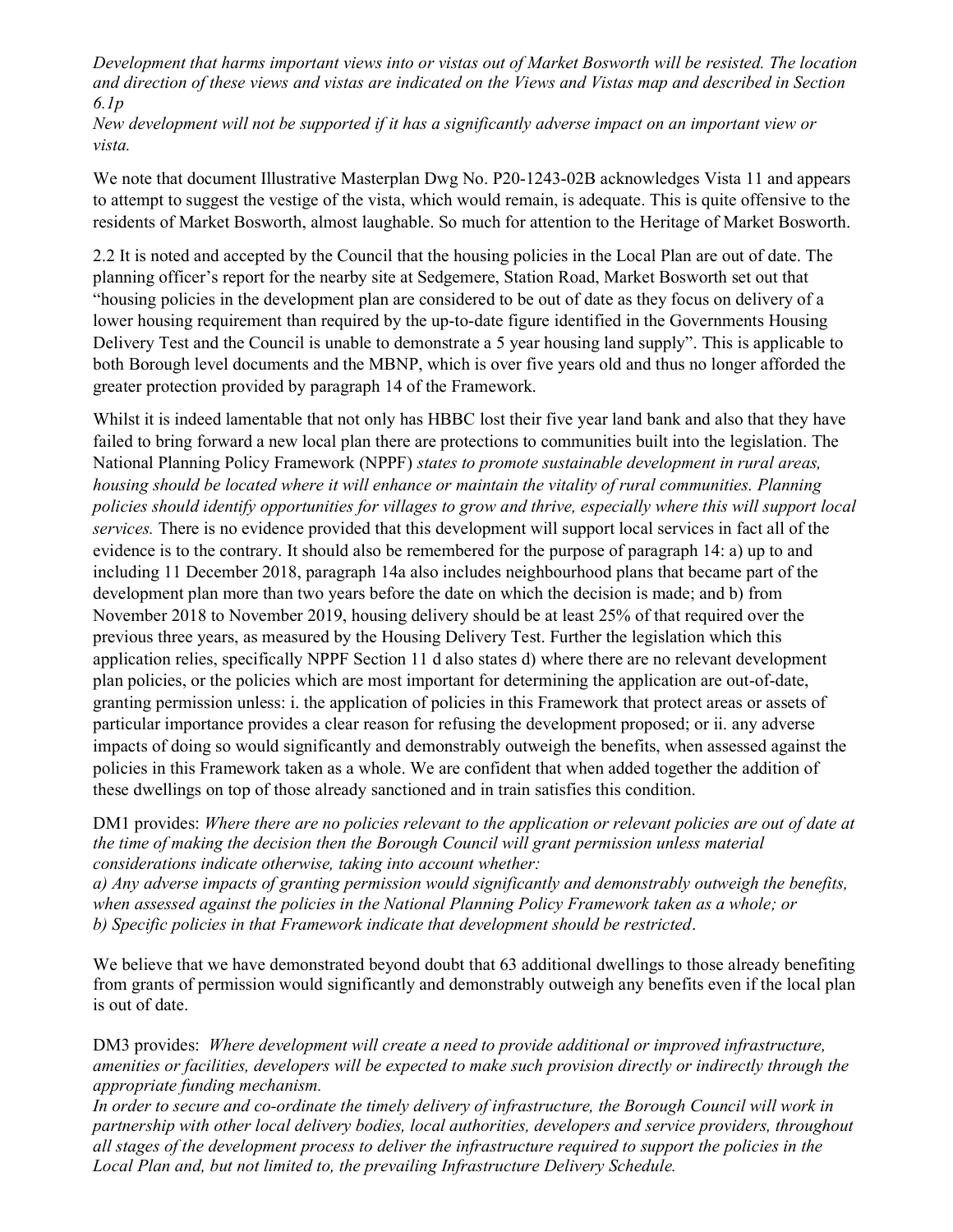Where, because of the physical circumstances of the site and/or prevailing and anticipated market conditions, a developer can demonstrate that the viability of a development proposal affects the provision of affordable housing and/or infrastructure provision, the Borough Council will balance the adverse impact of permitting the scheme on the delivery of such provision, with any identified planning benefits of the scheme. Where current viability is proposed as a justification to deliver a reduced level of infrastructure provision, than that required by policy, developers are required to provide the appropriate evidence to support this justification.

An answer of sorts is attempted within the design statement:

2.7 Support the improvement of GP facilities in Market Bosworth to support the increase in population. It is well known that the existing facilities cannot be extended as there is no land available. To suggest that an estate of 63 houses will create sufficient Section 106 funding to provide a complete new Medical Practice Surgery defies credibility and underestimates residents understanding of this process.

DM4 Provides: To protect its intrinsic value, beauty, open character and landscape character, the countryside will first and foremost be safeguarded from unsustainable development. Development in the countryside will be considered sustainable where:

a) It is for outdoor sport or recreation purposes (including ancillary buildings) and it can be demonstrated that the proposed scheme cannot be provided within or adjacent to settlement boundaries; or

b) The proposal involves the change of use, re-use or extension of existing buildings which lead to the enhancement of the immediate setting; or

c) It significantly contributes to economic growth, job creation and/or diversification of rural businesses; or d) It relates to the provision of stand-alone renewable energy developments in line with Policy DM2: Renewable Energy and Low Carbon Development; or

e) It relates to the provision of accommodation for a rural worker in line with Policy DM5 - Enabling Rural Worker Accommodation.

The plan does not bring forward any improvements to employment in the area (beyond the initial building of the houses). The open character will be destroyed, and this estate will have an urbanising effect which is against this policy and not wanted by the residents of Market Bosworth as demonstrated clearly in their vote detailed above. The vote against developing this piece of agricultural land was almost three to one.

DM11 Provides: The Borough Council will protect, conserve and enhance the historic environment throughout the borough. This will be done through the careful management of development that might adversely impact both designated and non-designated heritage assets.

All development proposals which have the potential to affect a heritage asset or its setting will be required to demonstrate:

a) An understanding of the significance of the heritage asset and its setting; and

b) The impact of the proposal on the significance of the asset and its setting, including measures to minimise or avoid these impacts; and

c) How the benefits of the proposal will outweigh any harm caused; and

d) Any impact on archaeology in line with Policy DM13

We have already demonstrated how this development will exceed the reasonable pressures which can be applied to rural Market Towns by the provision of housing. Market Bosworth has at its core a Market Place (The Square) which can be dated back to the fifteenth Century. This historic environment was not designed for twenty first century needs or traffic. An increase of 20% in the housing stock will have a serious detrimental impact and increase of 27% even more so.

Referring again to the design statement we were amused to read: 2.7 Address the existing deficiencies in the quality, quantity and accessibility of green space and play provision in Market Bosworth. The photograph chosen to introduce the Design Statement shows the Ashby Canal. Several miles of towpath easily accessible and enjoyed by thousands of people (residents and visitors) throughout the year. Adjacent to the site in question is the Kyngs Golf Course where permission has been granted for a Golf Club House and six golf chalets. Almost across the road are the Sports Club and football playing fields. There are four play areas two of which offer fully maintained play equipment. At the other end of Market Bosworth is the Market